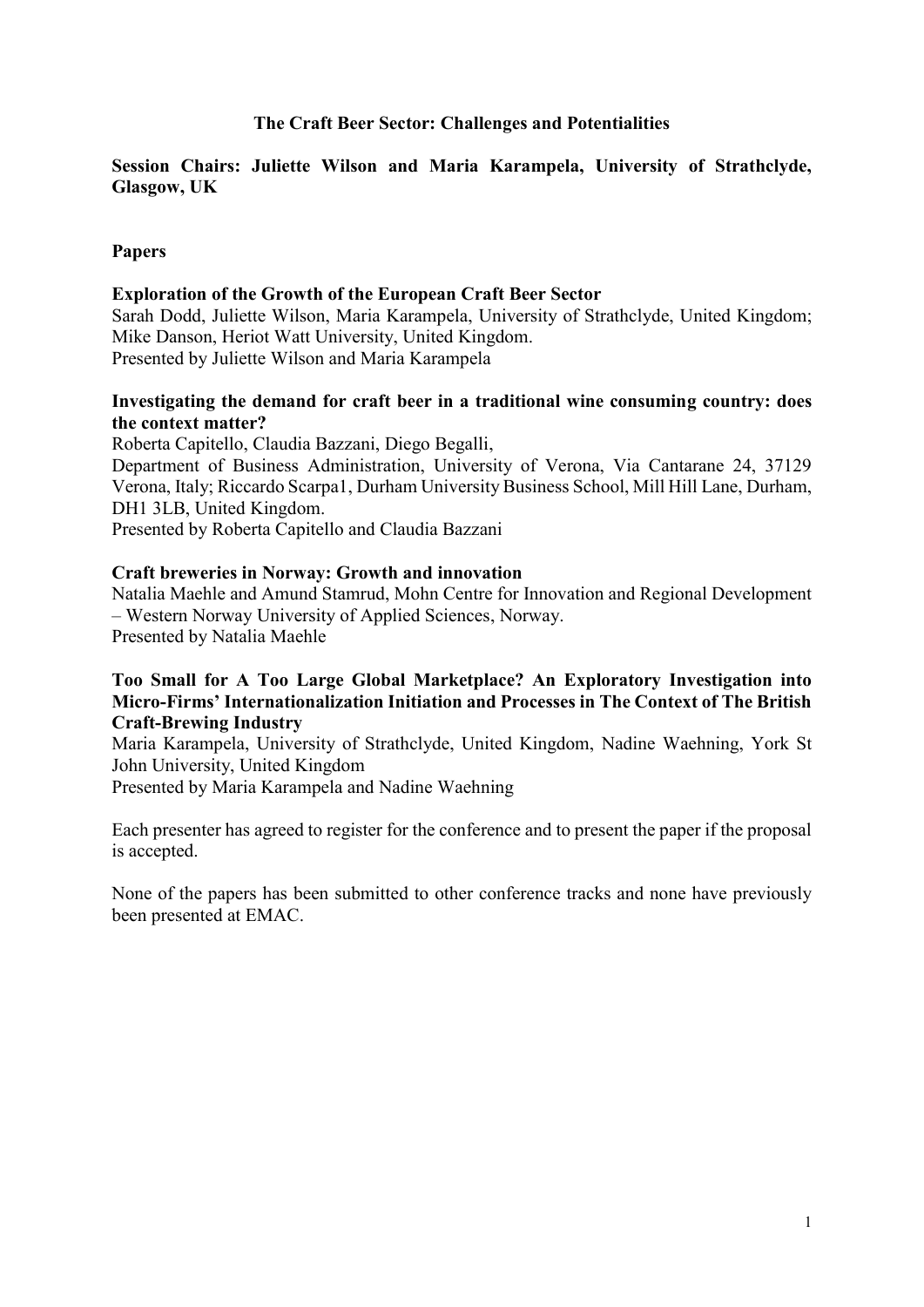## Too Small for A Too Large Global Marketplace? An Exploratory Investigation into Micro-Firms' Internationalization Initiation and Processes in The Context of The **British Craft-Brewing Industry**

Maria Karampela, University of Strathclyde, United Kingdom

Nadine Waehning, York St John University, United Kingdom

Firm internationalisation has received substantial scholarly attention, which has investigated a vast range of aspects such as motives and triggers (Wickramasekera and Bianchi, 2013), barriers (Shaw and Darroch, 2004), market selection (Poh-Lin, 2000), entry modes (Whitelock, 2002), and performance (Chen et al., 2016, Mac and Evangelista, 2016, Ogasavara et al., 2016, Ngo et al., 2016. Sousa et al., 2010). Much of this literature has however focused on the multinational corporation (Delios, 2017), and increasingly on the SMEs, given their importance for local economies.

Nonetheless, concerns have been raised that the internationalisation of micro-firms in particular has been substantially ignored (Westhead et al., 2004, Williams, 2008), and that our current understanding of internationalisation aspects in medium-sized firms might not necessarily apply to micro-firms. This hypothesis is not unsubstantiated if we consider the significant